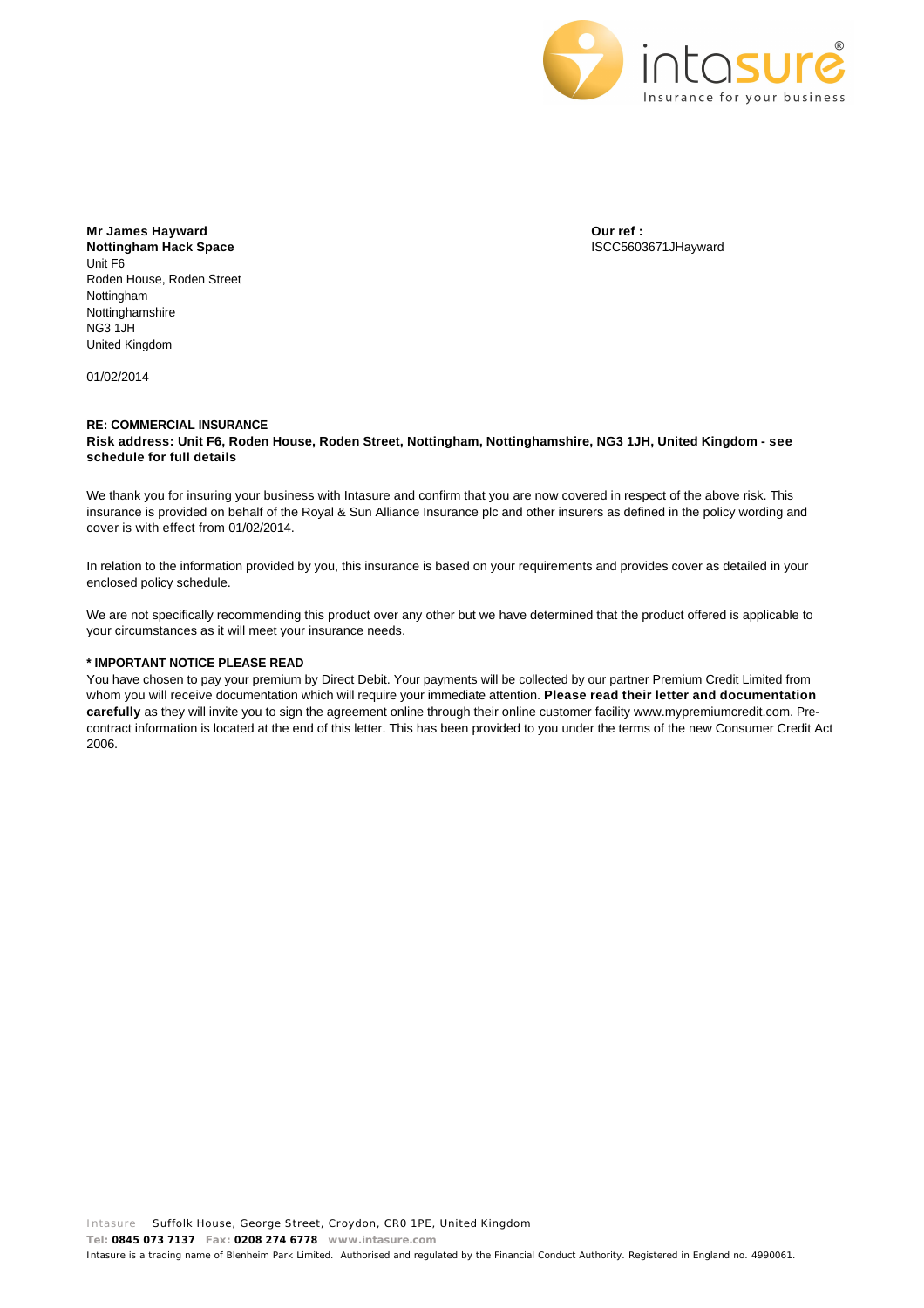

## **Terms & conditions**

| Policy period                          | 12 months     |
|----------------------------------------|---------------|
| Annual premium                         | £680.20       |
| Additional premium due to underwriting | £0.00         |
| Additional premium due to claims       | £0.00         |
| Taxes and other charges                | £70.81        |
| <b>Transaction Processing Charge</b>   | £15.02        |
| Total premium                          | £766.03       |
| Representative APR                     | 9.5% Variable |
| <b>Finance Charge</b>                  | £32.17        |
| Monthly payment                        | £66.52        |
| Total payable                          | £798.20       |

Please note that cover is based on the information you supplied. Please refer to the Statement of Facts section and ensure the details are correct. If there are any changes to the information supplied this may affect the cover and/or premium.

You have a legal right to cancel your policy, for any reason, subject to no claims occurred, after receiving your policy documentation. This reflective period is 14 days from the day after you receive this information. If a policy is cancelled within this 14 day period, any premium refund may be subject to the deduction of the administration fee with a pro rata amount being charged for the time that the property was on risk. You will need to provide us with a written request to cancel before the expiry of the 14 days.

In the meantime, we would like to thank you for placing this risk with us and enclose details of our Terms of Business and Policy Summary. We recommend that you read all literature, particularly the Policy Summary and the Policy Wording. If you have any queries please do not hesitate to contact us on 0845 073 7137.

Kind regards

Mike Farley Managing Director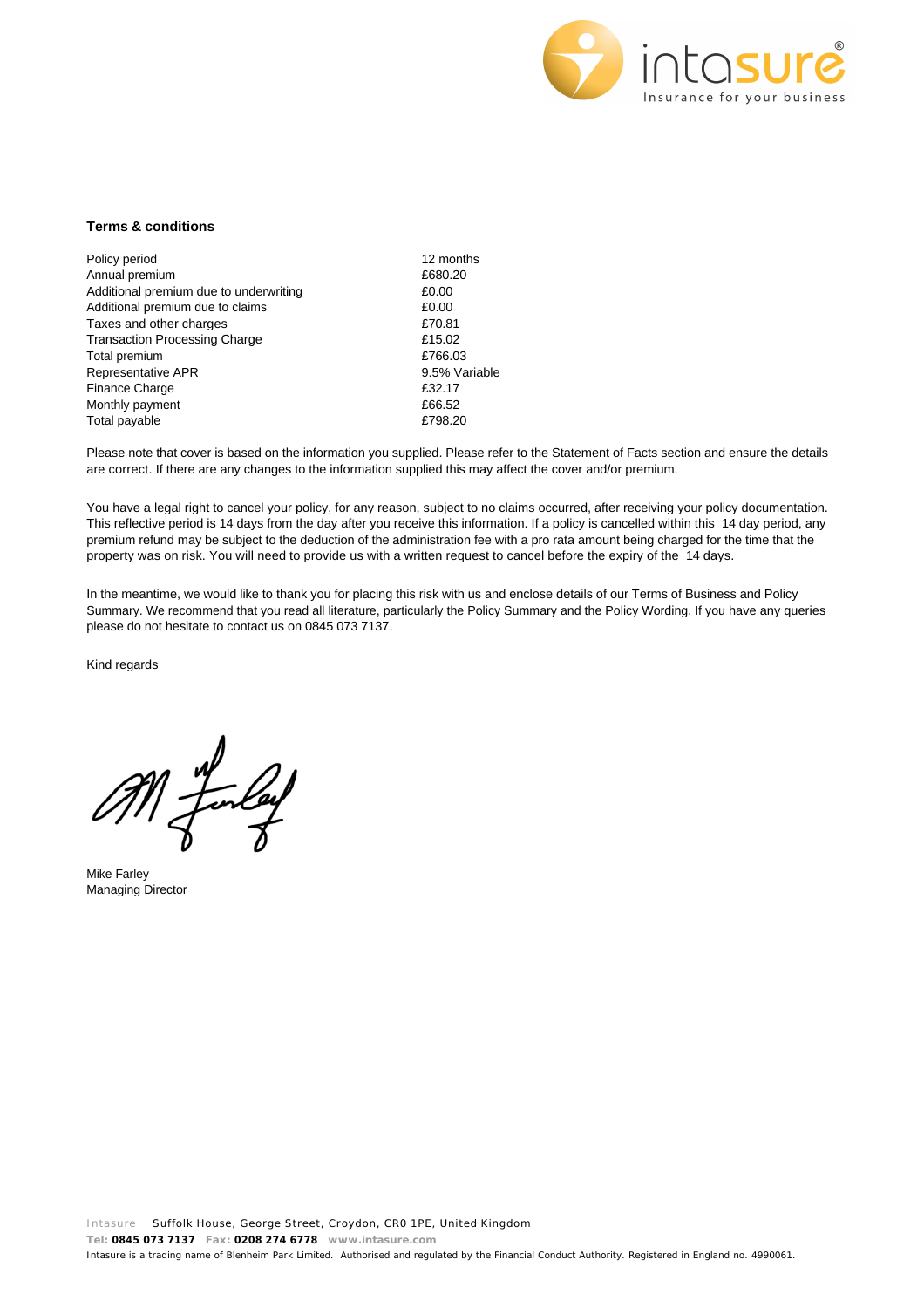

## **Commercial Insurance - Statement of Fact Proposal**

## **Information on which your policy is based**

Please read the following information carefully. It is a record of the statements made and information given by you and/or your insurance advisor when obtaining a quote and constitutes the basis of your contract of insurance. If you are satisfied that, to the best of your knowledge and belief, this is a true statement of the facts, you need take no further action. However, if any of the following details appear to be incomplete or incorrect, please contact Intasure immediately. You will be advised of any changes to your policy, or to the premium payable and will be issued with a replacement Statement of Fact.

## **Important Note**

Failure to disclose all material information or any change in the information advised likely to influence the assessment of this risk could invalidate the insurance. This is an important document - please keep it in a safe place. You should keep a record of all information supplied for the purpose of entering into this contract. When you pay the premium requested, unless you notify us of any amendment to the statement as soon as possible and in any event within 14 days of the date of this letter, you are accepting the insurance offered on the terms contained in the statement and policy document.

The following information has been provided by You and recorded by Intasure:

### **Personal information**

**Name and address of proposer:**  Mr James Hayward Nottingham Hack Space Unit F6 Roden House, Roden Street Nottingham Nottinghamshire NG3 1JH United Kingdom

**Email address**  jhayward1980@gmail.com

# **Property information**

**Risk address:**

Unit F6 Roden House, Roden Street Nottingham Nottinghamshire NG3 1JH United Kingdom

### Property Type: **Not listed**

Construction Type: **Brick**

Age of property: **1990-date**

Flat roof: **None**

Floor construction: **Concrete**

Number of flats: **0**

Roof construction: **Tile**

Are there any other businesses occupying the buildings other than the Proposer(s) business: **No**

Are there any residential buildings to be insured: **No**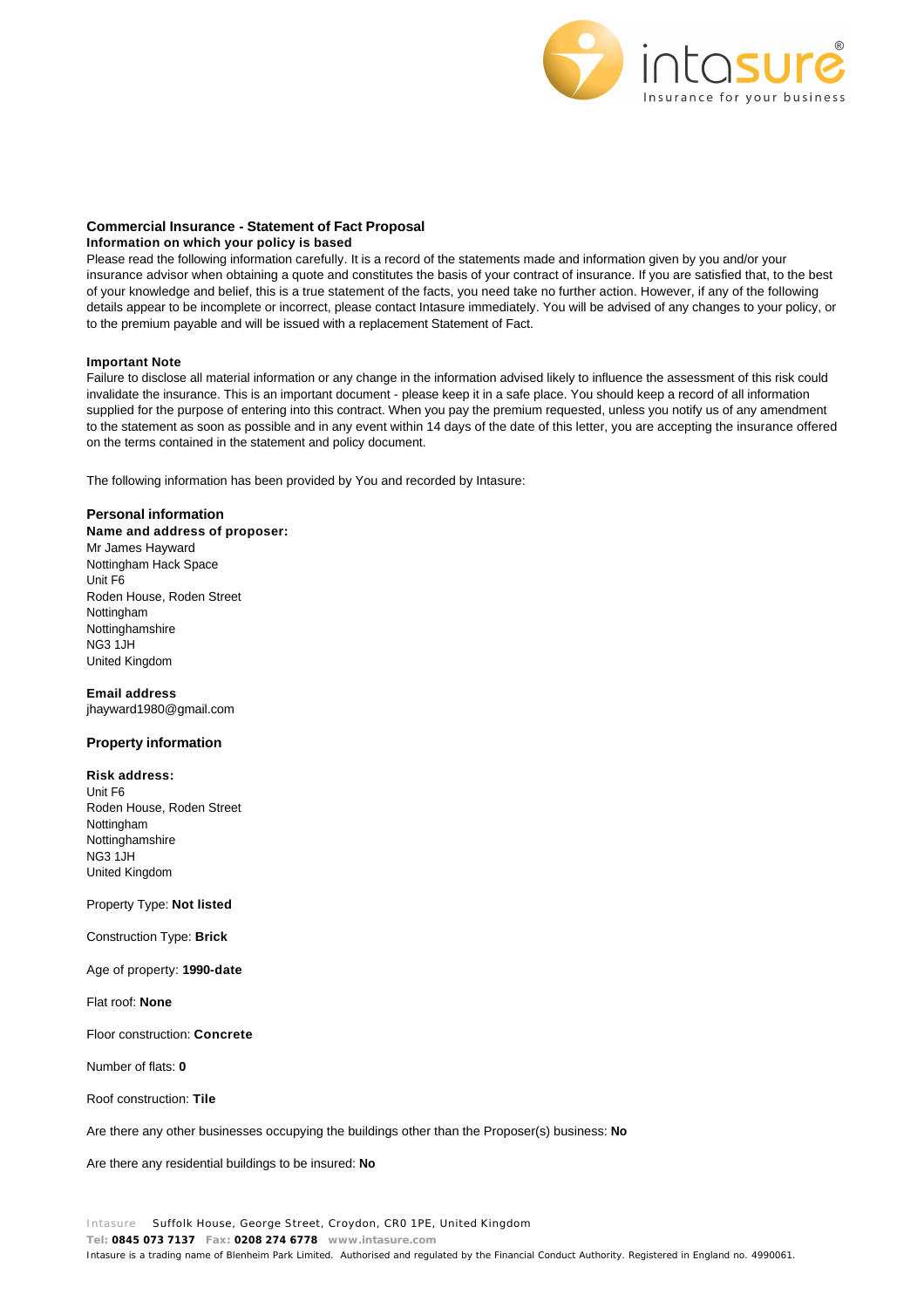

Business Occupancy: **Business Hours**

Does the proposer live on the premises: **No**

Are tenants on assured short hold tenancy agreements: **No**

Major works: **No**

Location: **Residential area**

**Liability information**

Public Liability: **£2 million**

Products Liability: **£2 million**

Employer's Liability: **Yes** Number of directors: **7** Number manual employees: **5** Total number of employees: **5**

Clerical/non-manual Annual Wage roll: **1**

Annual Turnover: **35000**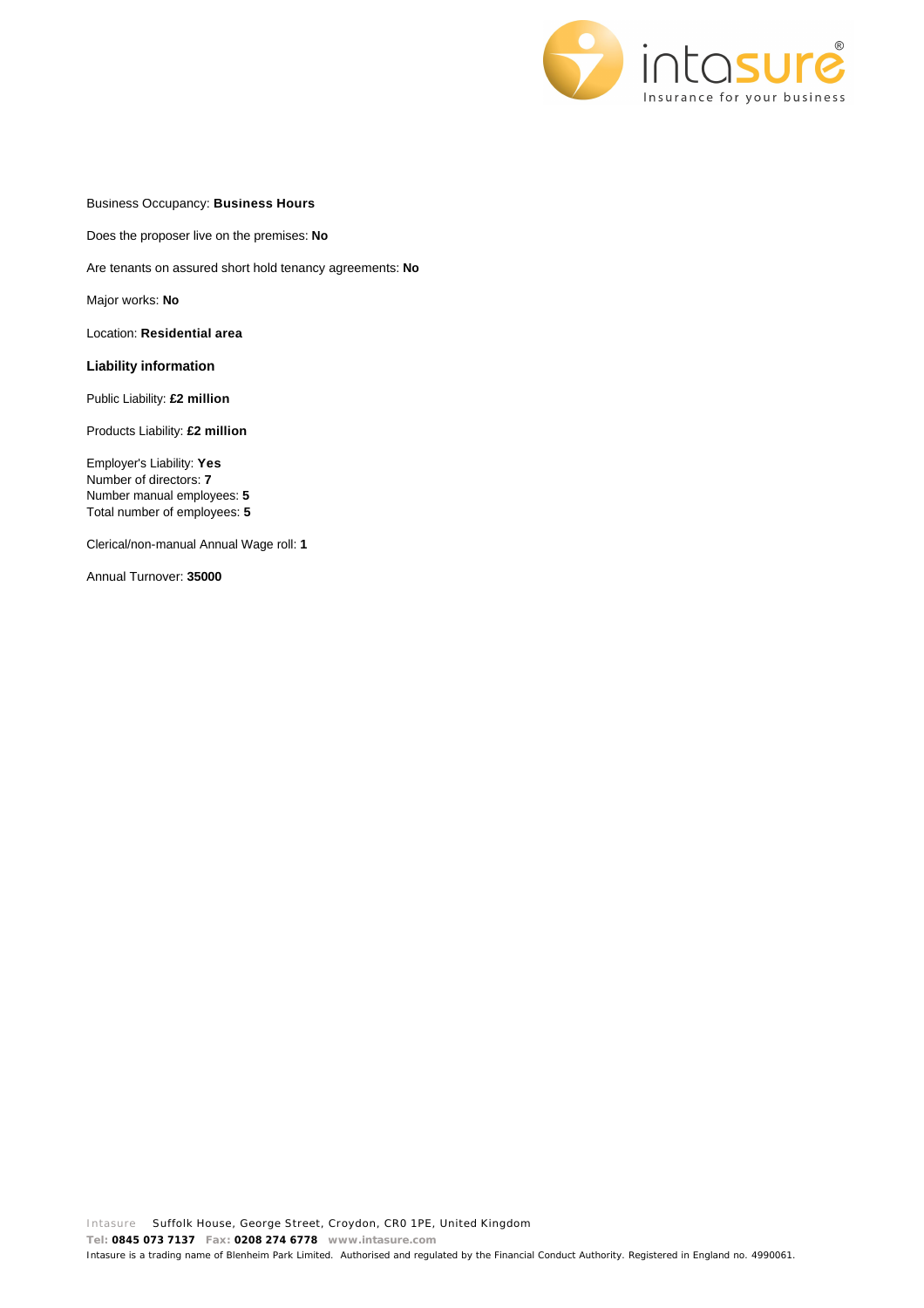

# **Additional information**

- 1. Is the property within 100 metres of any river, stream, canal, lake or sea? **No**
- 2. History of flooding? **No**
- 3. Have there been any claims in the last 5 years (made/declined)? **No**
- 4. Any outstanding or pending claims? **No**

5. Have you ever been prosecuted for the following? The Factories Act **No**; Health & Safety at Work Act **No**; Consumer Protection Act **No**; Other statutory legislation **No**

6. Have you or any persons whom this insurance will apply been made bankrupt or disqualified as company director? **No**

7. Have you or any persons whom this insurance will apply have outstanding CCJs or Sheriff Court Decrees? **No**

8. Have you or any persons whom this insurance will apply been an officer of a company declared insolvent or has receiver/liquidator appointed? **No**

9. Have you or any persons whom this insurance will apply been convicted of any criminal offence other than motoring? **No**

10. Have you or any persons whom this insurance will apply been declined or renewal refused? **No**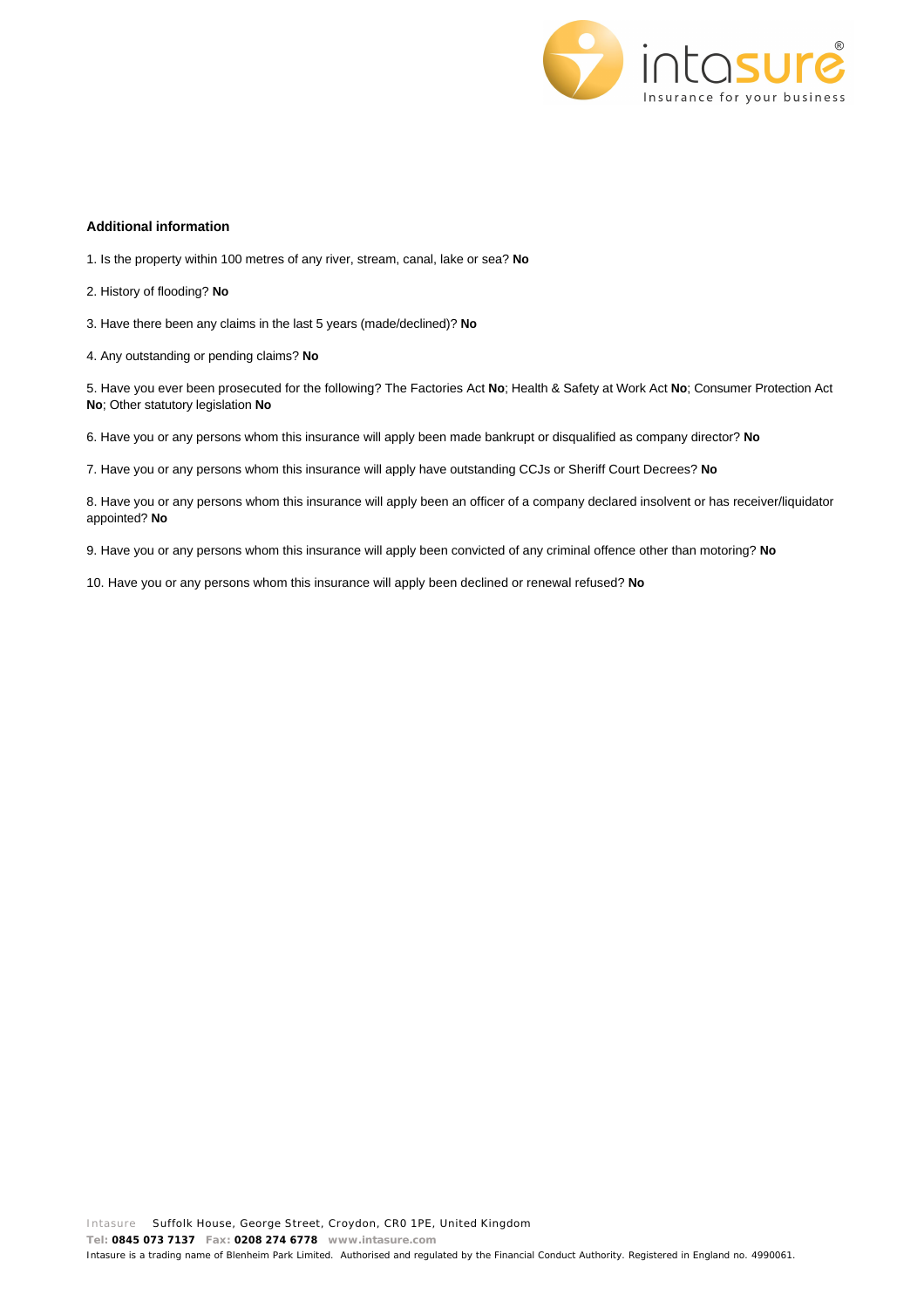

#### **Notice**

**Data Protection - Information Uses**

For the purposes of the Data Protection Act 1998, the Data Controller in relation to any personal data you supply is Intasure.

#### **Insurance Administration**

Information you supply may be used for the purposes of insurance administration by the insurer, its associated companies and agents, by reinsurers and your intermediary. It may be disclosed to regulatory bodies for the purposes of monitoring and/or enforcing the insurer's compliance with any regulatory rules/codes. Your information may also be used for offering renewal research and statistical purposes and crime prevention. It may be transferred to any country, including<br>countries outside the European Economic Area for any of these p agents may undertake checks against publicly available information (such as electoral roll, county court judgements, bankruptcy orders or repossessions) information may also be shared with other insurers either directly or via those acting for the insurer (such as loss adjusters or investigators).

With limited exceptions, and on payment of the appropriate fee, you have the right to access and if necessary rectify information held about you.

#### **Credit Searches and Accounting**

In assessing your application, the insurer may search files made available to credit reference agencies who may keep a record of that search. The insurer may also pass to credit reference agencies information it holds about you and your payment record, credit reference agencies share information with other organisations, enabling applications for financial products to be assessed or to assist the tracing of debtors or to prevent fraud.

The insurer may ask credit reference agencies to provide a credit scoring computation. Credit scoring uses a number of factors to work out risks involved in any<br>application. A score is given to each factor and a total scor rejection of your application will not depend only on the results of the credit scoring process.

#### **Sensitive Data**

In order to assess the terms of the insurance contract or administer claims which arise, the insurer may need to collect data which the Data Protection Act defines as sensitive (such as medical history or criminal convictions). By proceeding with this application you will signify your consent to such information being processed by the insurer or its agents.

#### **Fraud Prevention**

In order to prevent and detect fraud we may at any time:

- I Share information about you with other organisation and public bodies including the police.<br>Check and/or file your details with fraud prevention agencies and databases, and if you given
- l Check and/or file your details with fraud prevention agencies and databases, and if you give us false inaccurate information and we suspect fraud,
- we will record this. We and other organisations may also search these agencies and databases to:<br>I Help make decisions about the provision and administration of insurance, credit and related services for you and members of
- l Trace debtors or beneficiaries, recover debt, and prevent money laundering, unless you furnish us with satisfactory proof of identity.
- l Undertake credit searches and additional fraud services.

#### **Claims History**

- l Under the conditions of your policy you must tell us about any insurance related incidents (such as fire, water damage, theft or an accident) whether
- or not they give rise to a claim. When you tell us about an accident we will pass information relating to it to a database.<br>I We may search these databases when you apply for insurance, in the event of any incident or clai
- history or that of any other person or property likely to be involved in the policy or claim.

You should show these notices to anyone who has an interest in property insured under the policy.

#### **Choice of Law**

The law of England and Wales will apply to this contract unless:

- You and the insurer agree otherwise; or
- At the date of the contract you are a resident of (or, in the case of a business, the registered office or principal place of business is situated in)<br>Scotland, Northern Ireland, Channel Islands, or the Isle of Man, in whi will apply.

#### **Finance**

Finance is provided by Premium Credit Ltd, Premium Credit House, 60 East Street, Epsom, Surrey KT17 1HB. Please see their documentation for Terms and Conditions and further details.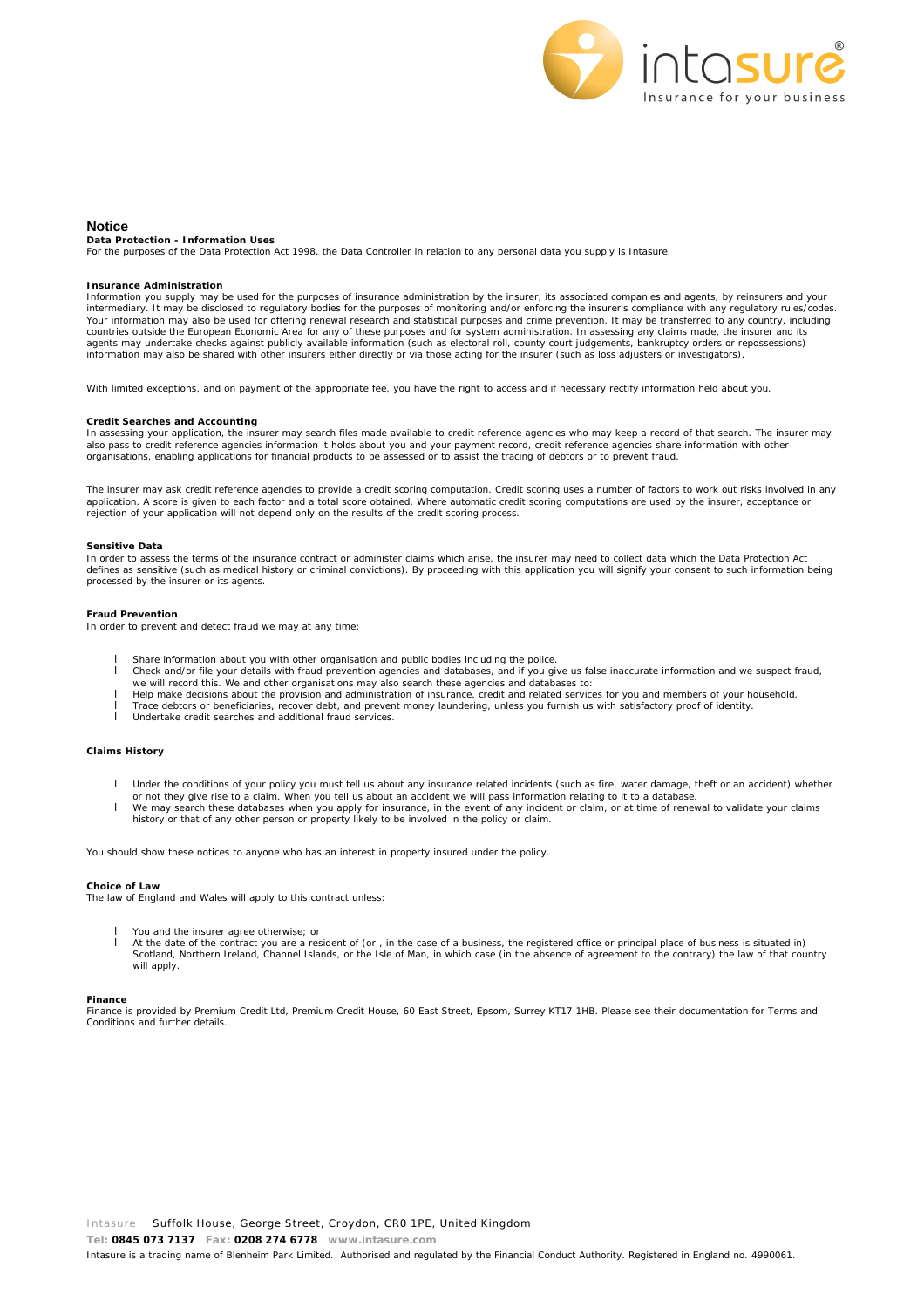

# **Direct Debit Question and Answer Sheet**

Intasure have appointed Premium Credit to arrange and collect monthly direct debits on our behalf. Premium Credit are a large reputable company widely used in the insurance industry.

Under an EU directive and the Consumer Credit Act, Premium Credit are legally obliged to send documents explaining the loan agreement that enables a direct debit to be set up. These documents can be very detailed and difficult to interpret. As a result we have prepared this Q&A fact sheet to answer the most frequent questions raised by our clients as a result of these letters.

**1. Do I have to be a UK Resident to take out my Direct Debit with Premium Credit Ltd/Intasure?**

No, as long as you are a UK Bank Account Holder you can reside abroad.

**2. Do I need to send back my signed Premium Credit Agreement?**

Yes, Premium Credit will write to you inviting you to sign your agreement online through www.mypremiumcredit.com. Premium Credit can supply a paper copy if required. In the meantime, your first payment will be collected after 7-10 working days. We encourage you to sign this as soon as possible to ensure you are protected under the Consumer Credit Act.

**3. Are my details passed to Premium Credit Ltd without my knowledge?** No, we will only pass your details over to Premium Credit on your renewal date if an alternative method of payment has not been made. This is to ensure continuous cover.

# **4. How much credit do you apply for?**

Your credit agreement will refer to a maximum Credit Limit of £1500. However, this does not apply to you as you will only pay your renewal premium with a 4.2% interest or £10 charge per year, whichever is greater.

**5. Does a Premium Credit Direct Debit with Intasure affect my credit rating?** In the vast majority of cases this will not affect your credit rating. However, Premium Credit

will make internal database checks and a risk assessment may be carried out under certain circumstances.

## **6. What if I do not want to accept my renewal with Premium Credit?**

Simply give us a call on +44 (0)845 074 3347 to pay your renewal premium by bank transfer, or by using a Credit or Debit card without a charge. Alternatively, return the enclosed payment options sheet along with your payment using the pre-paid envelope provided.

# **7. Will my policy auto-renew?**

Yes, if we do not hear from you, to ensure continuous cover, we will set up your Premium Credit agreement on your renewal date.

If you require any more detail please call our **Accounts Department on +44 (0)208 274 6738**